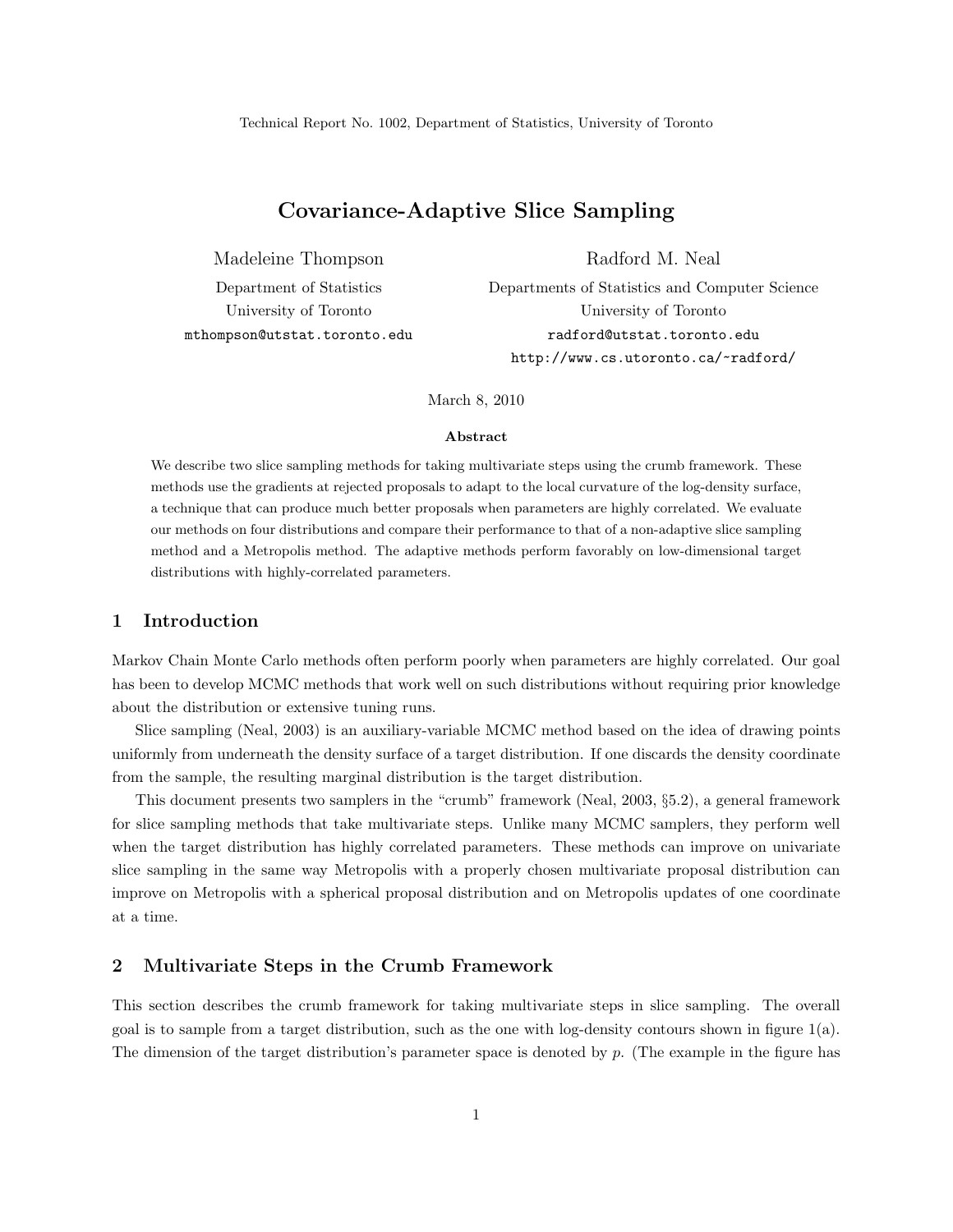

Figure 1: (a) Contours of a target distribution. (b) A slice,  $S_{y_0}$ , and the current target component,  $x_0$ .

 $p = 2$ .) The state space of the Markov chain for slice sampling has dimension  $p + 1$ , of which p correspond to the target distribution and one to the current slice level.

Slice sampling alternates between sampling the target coordinates and the density coordinate. Let  $f(x)$ be proportional to the density function of the target distribution, and let  $(x_0, y_0)$  be the current state in the augmented sample space, where  $x_0 \in \mathbb{R}^p$  and  $y_0 \in \mathbb{R}$ . To update the density component,  $y_0$ , we sample uniformly from  $[0, f(x_0)]$ . Updating the target component,  $x_0$ , is more difficult. Let  $S_{y_0}$  be the slice through the distribution at level  $y_0$ :

$$
S_{y_0} = \{x : f(x) \ge y_0\}
$$
 (1)

The set  $S_{y_0}$  is outlined by a thick line in figure 1(b). The difficulty in updating the target component is that we rarely have an analytic expression for the boundary of  $S_{y_0}$ , which may not even be a connected curve, so we cannot sample uniformly from  $S_{y_0}$  as we would like to. The methods of this document instead perform updates that leave the uniform distribution on  $S_{y_0}$  invariant, leaving the resulting chain with the desired stationary distribution.

These methods begin by sampling a "crumb,"  $c_1$ , from a distribution that depends on  $x_0$ , then drawing a proposal,  $x_1$ , from the distribution of points that could have generated  $c_1$ , treating the crumb as data and  $x_0$  as an unknown. An example crumb and proposal are drawn in figure  $2(a)$ , with the distribution of  $c_1$ shown as a dashed line and the distribution of  $x_1$  shown as a dotted line.

If  $x_1$  were inside  $S_{y_0}$ , we would accept it as the new value for the target component of the state. In figure 2(a), it is not, so we draw a new crumb,  $c_2$ , and draw a new proposal,  $x_2$ , from the distribution of  $x_0$  given both  $c_1$  and  $c_2$  as data. This is plotted in figure 2(b). While the distribution of proposed moves is determined by the crumbs and their distributions, we can choose the distribution of the crumbs arbitrarily, using the densities and gradients at rejected proposals if we desire.

In the example of figure 2(b),  $x_2$  is in  $S_{y_0}$ , so we accept  $x_2$  as the new target component. If it were not, we would keep drawing crumbs, adapting their distributions so that the proposal distribution would be as close as possible to uniform sampling over  $S_{y_0}$ , and metaphorically following these crumbs back to  $x_0$ by drawing proposals from the distribution of  $x_0$  conditional on having observed the crumbs (Grimm and Grimm, 2008).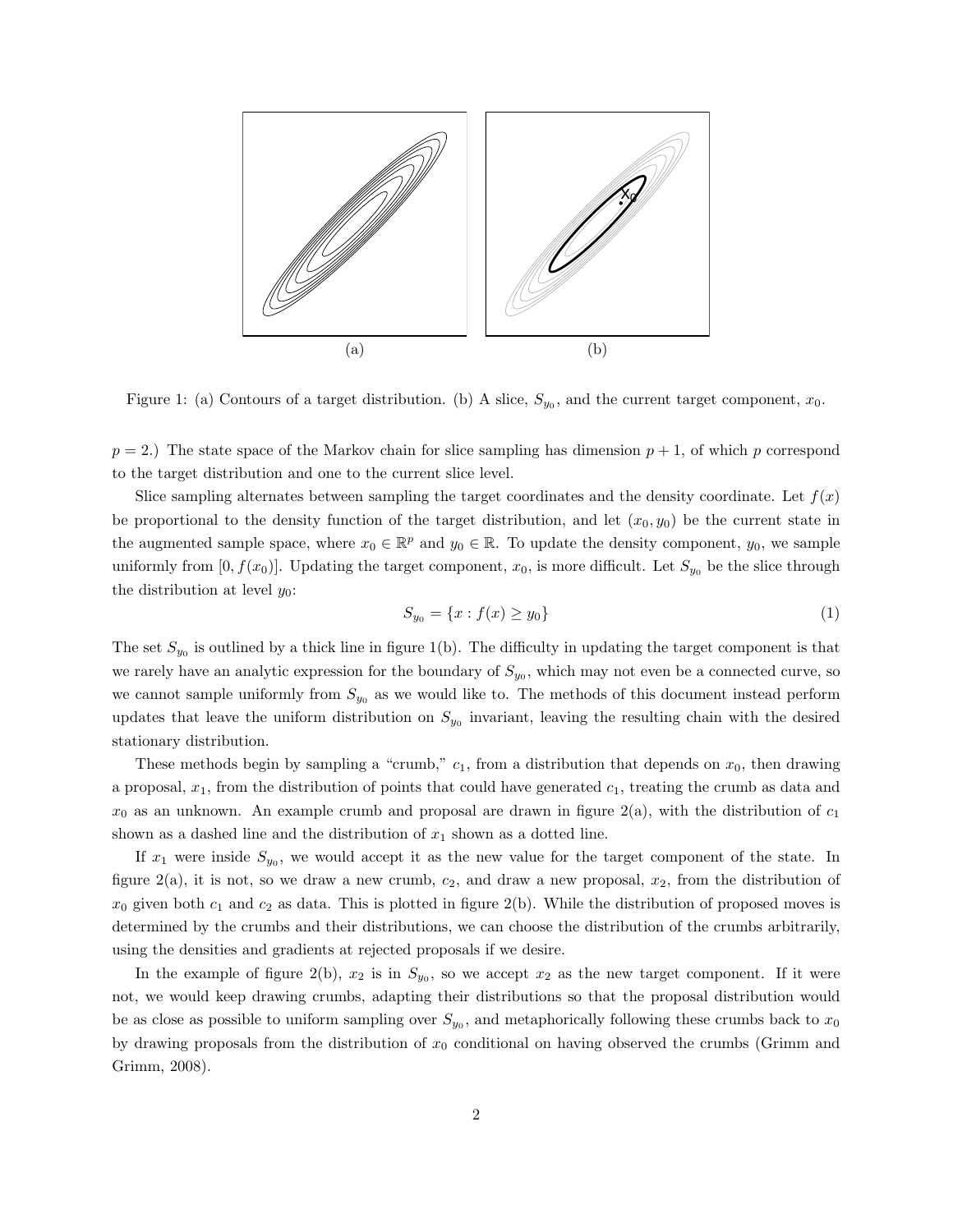

Figure 2: (a) The first crumb,  $c_1$ , and a proposal,  $x_1$ . The distribution of  $c_1$  is shown as dashed. The distribution of  $x_1$  is shown as dotted. In this figure and subsequent ones, probability distributions in a two-dimensional space are represented by ellipses such that a uniform distribution over the ellipse has the same mean and covariance as the represented distribution. This method allows multiple distributions to be drawn in the same plot. (b) The second crumb,  $c_2$ , and a proposal,  $x_2$ . The distribution of  $c_2$  is shown as dashed. The distribution of  $x_2$  is shown as dotted. The distribution for  $c_2$  has been updated using the method described in section 4.

Neal (2003, §5.2) has more information on the crumb framework, including a proof that methods in this framework leave the target distribution invariant.

## 3 Overview of Adaptive Gaussian Crumbs

We now specialize the crumb framework to Gaussian crumbs and proposals, using log densities at proposals and their gradients to choose the crumb covariances. Without violating detailed balance, the crumb distribution can depend on these log densities and gradients. We assume that while computing the log density at a proposal, we can compute its gradient with minimal additional cost.

Ideally, the proposal distribution would be a uniform distribution over  $S_{y0}$ . To approximate uniform sampling over  $S_{y_0}$ , we attempt to draw a sequence of crumbs that results in a Gaussian proposal distribution with the same covariance as a uniform distribution over the slice.

In both adaptive methods discussed in this document, the first crumb has a multivariate Gaussian distribution:

$$
c_1 \sim N(x_0, W_1^{-1}) \quad \text{where } W_1 = \sigma_c^{-2} I \tag{2}
$$

The standard deviation of the initial crumb,  $\sigma_c$ , is the only tuning parameter for either method that is modified in normal use. The distribution for  $x_0$  given  $c_1$  is a Gaussian with mean  $c_1$  and precision matrix  $W_1$ , so we draw a proposal from this distribution:

$$
x_1 \sim N(c_1, W_1^{-1})
$$
\n(3)

If  $f(x_1)$  is at least  $y_0$ , then  $x_1$  is inside the slice, so we accept  $x_1$  as the target component of the next state of the chain. This update leaves the density component,  $y_0$ , unchanged, though it is usually forgotten after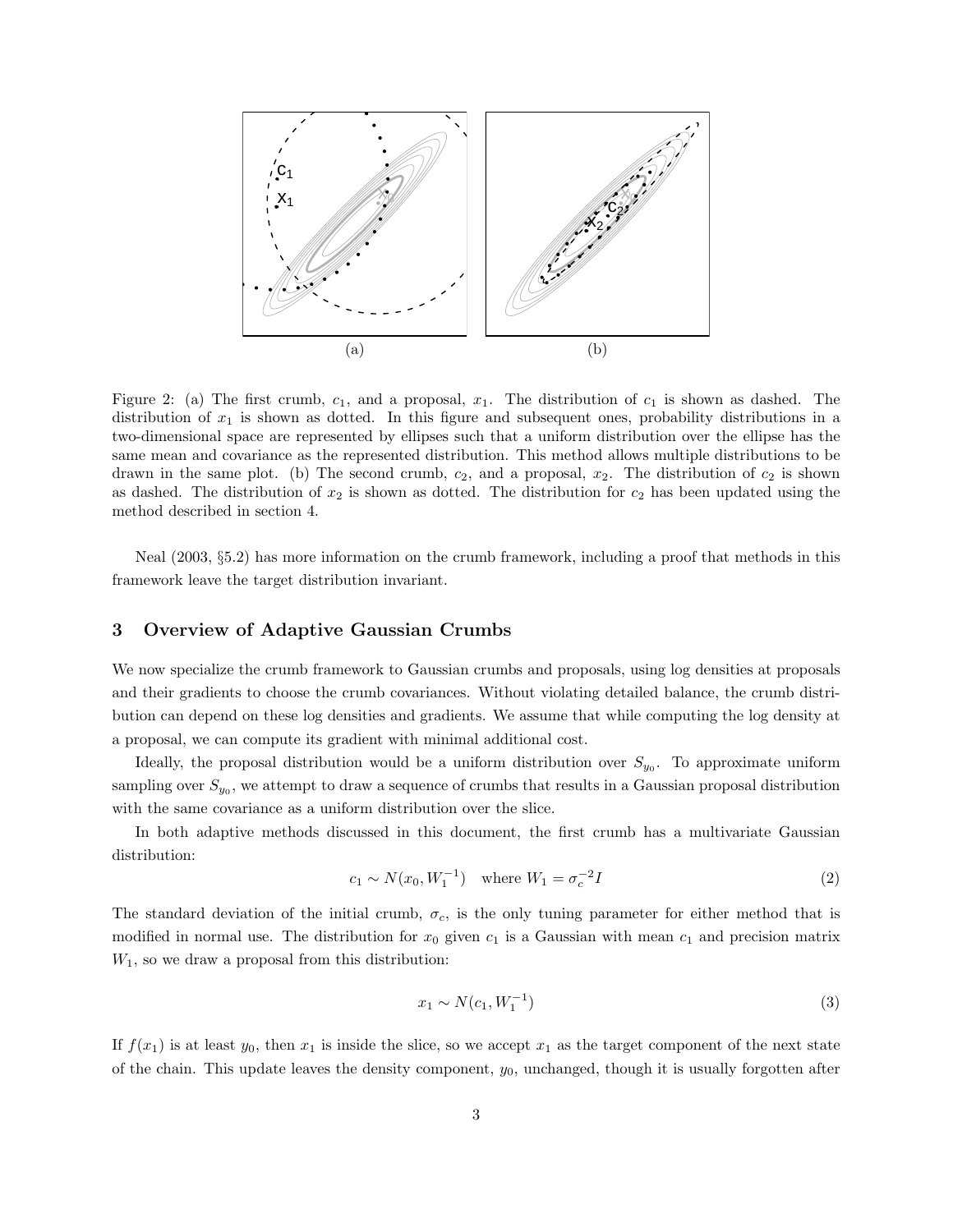a proposal is accepted, anyway.

When the proposal is not in the slice, we choose a different covariance matrix,  $W_{k+1}$ , for the next crumb, so that the covariance of the next proposal will look more like that of uniform sampling over  $S_{y_0}$ . The two methods proposed in this document differ in how they make that choice; sections 4 and 5 describe the details.

After sampling k crumbs from Gaussians with mean  $x_0$  and precision matrices  $(W_1, \ldots, W_k)$ , the distribution for the kth proposal (the posterior for  $x_0$  given the crumbs) is:

$$
x_k \sim N(\bar{c}_k, \Lambda_k^{-1})
$$
\n<sup>(4)</sup>

where 
$$
\Lambda_k = W_1 + \dots + W_k \tag{5}
$$

$$
\text{and } \bar{c}_k = \Lambda_k^{-1}(W_1 c_1 + \dots + W_k c_k) \tag{6}
$$

If  $x_k \in S_{y_0}$ —that is, if  $f(x_k) \ge y_0$ —we accept  $x_k$  as the target component. Otherwise, we must choose a covariance for the distribution of  $(k + 1)$ th crumb, draw a new proposal, and repeat until a proposal is accepted.

#### 4 First Method: Matching the Slice Covariance

In the method described in this section, we attempt to find  $W_{k+1}$  so that the  $(k+1)$ th proposal distribution has the same conditional variance as uniform sampling from  $S_{y_0}$  in the direction of the gradient of log  $f(\cdot)$ at  $x_k$ . This gradient is a good guess at the direction in which the proposal distribution is least like  $S_{y_0}$ . Figure 3(a) shows an example of this. We plotted the gradients of the log density at thirty points drawn from the same distribution (shown as a dotted line) as a rejected proposal; most of these gradients point in the direction where the proposal variance is least like the slice. Generally, in an ill-conditioned distribution, these gradients do not point towards the mode, they point towards the nearest point on the slice. (In a well-conditioned distribution, the directions to the mode and to the nearest point on the slice will be similar.)

#### 4.1 Choosing Crumb Covariances

To compute  $W_{k+1}$ , we will estimate the second derivative of the target distribution in the direction of the gradient, assuming the target distribution is approximately locally Gaussian. Consider the (approximately) parabolic cut through the log-density surface in figure 3(b), which has the equation:

$$
\ell = -\frac{1}{2}\kappa t^2 + \beta t + \gamma \tag{7}
$$

t is a parameter that is zero at  $x_k$  and increases in the direction of the gradient;  $\kappa$ ,  $\beta$ , and  $\gamma$  are unknown constants we wish to estimate. The coefficient  $-\frac{1}{2}$  is arbitrary; this choice makes  $\kappa$  equal to the negative of the second derivative of the parabola. We already had to compute  $f(x_k)$  so that we could determine whether  $x_k$  was in  $S_{y_0}$ ; we assume that  $\nabla \log f(x_k)$  was computed simultaneously. To fix two degrees of freedom of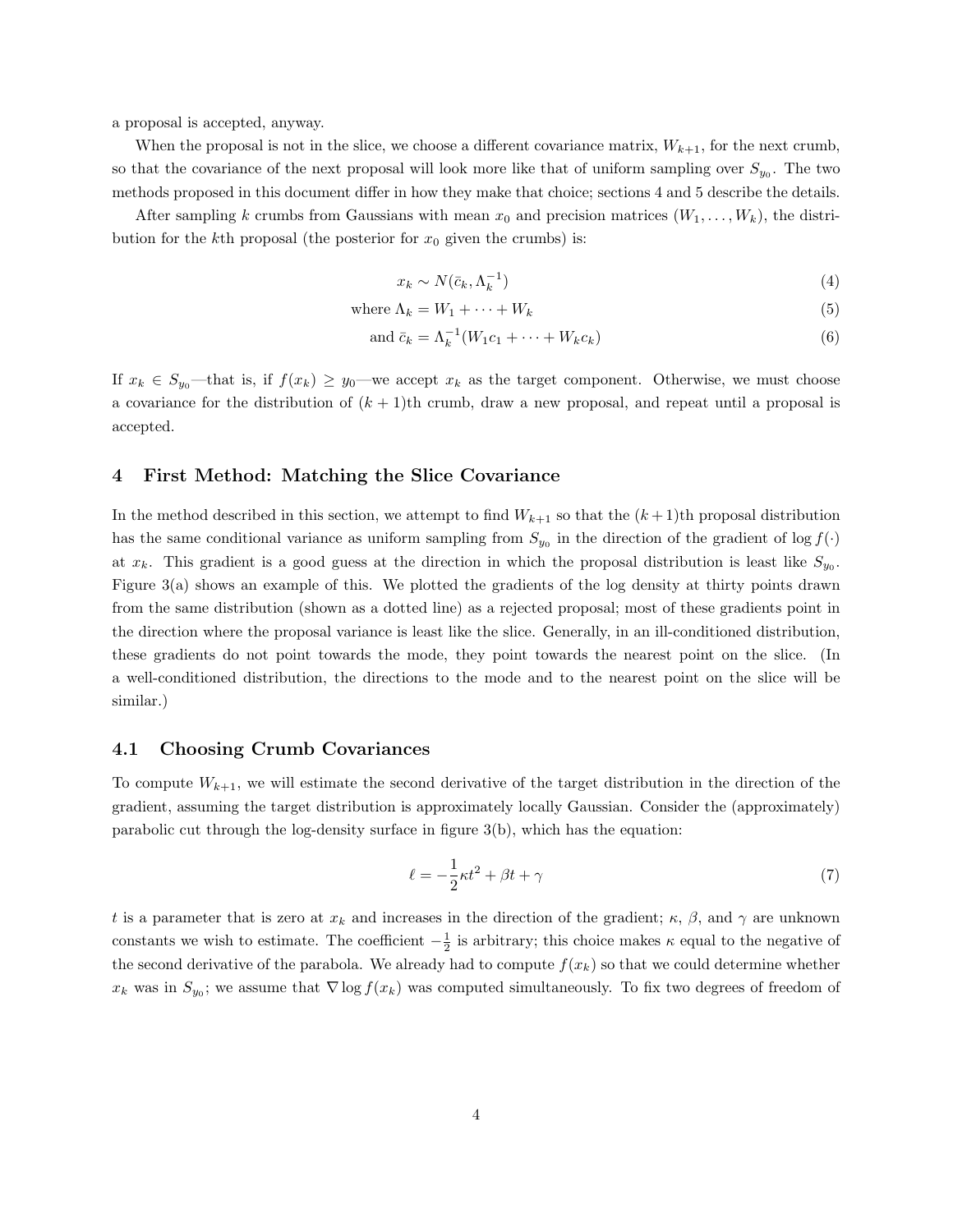

Figure 3: (a) shows gradients at thirty points drawn from the first proposal distribution (shown as a dotted line). These gradients tend to point towards the slice (shown as a thick line). (b) shows a parabolic cut through the log-density surface that goes through a rejected proposal,  $x_1$ , in the direction of the gradient at  $x_1$ , shown as an arrow.  $u_1$  is a point on the cut defined by equation 12. (c) adds a parabolic cut through the mode in the same direction. These two parabolas have approximately the same second derivative. The distance between the two arms of the second parabola when the vertical coordinate is equal to  $\log y_0$  is shown as a double-ended arrow, equal to  $d$  in equation 16.

the parabola, we plug these quantities into equation 7 and its derivative with respect to  $t$ :

$$
\log f(x_k) = -\frac{1}{2}\kappa \cdot 0^2 + \beta \cdot 0 + \gamma = \gamma \tag{8}
$$

$$
\|\nabla \log f(x_k)\| = -\kappa \cdot 0 + \beta = \beta \tag{9}
$$

We still have one degree of freedom left, so we must evaluate log  $f(\cdot)$  at another point on the parabola. We choose a point as far away from  $x_k$  as  $c_k$  is, hoping that this distance is within the range where the distribution is approximately Gaussian. Let  $\delta$  be this distance:

$$
\delta = \|x_k - c_k\| \tag{10}
$$

Let g be the normalized gradient at  $x_k$ :

$$
g = \frac{\nabla \log f(x_k)}{\|\nabla \log f(x_k)\|} \tag{11}
$$

Then, the point  $u_k$  is defined to be  $\delta$  away from  $x_k$  in the direction g:

$$
u_k = x_k + \delta \cdot g \tag{12}
$$

In equation 7,  $u_k$  corresponds to  $t = \delta$ . We evaluate the density at  $u_k$  to fix the parabolic cut's third degree of freedom, and plug this into equation 7:

$$
\log f(u_k) = -\frac{1}{2}\kappa \delta^2 + \beta \delta + \gamma \tag{13}
$$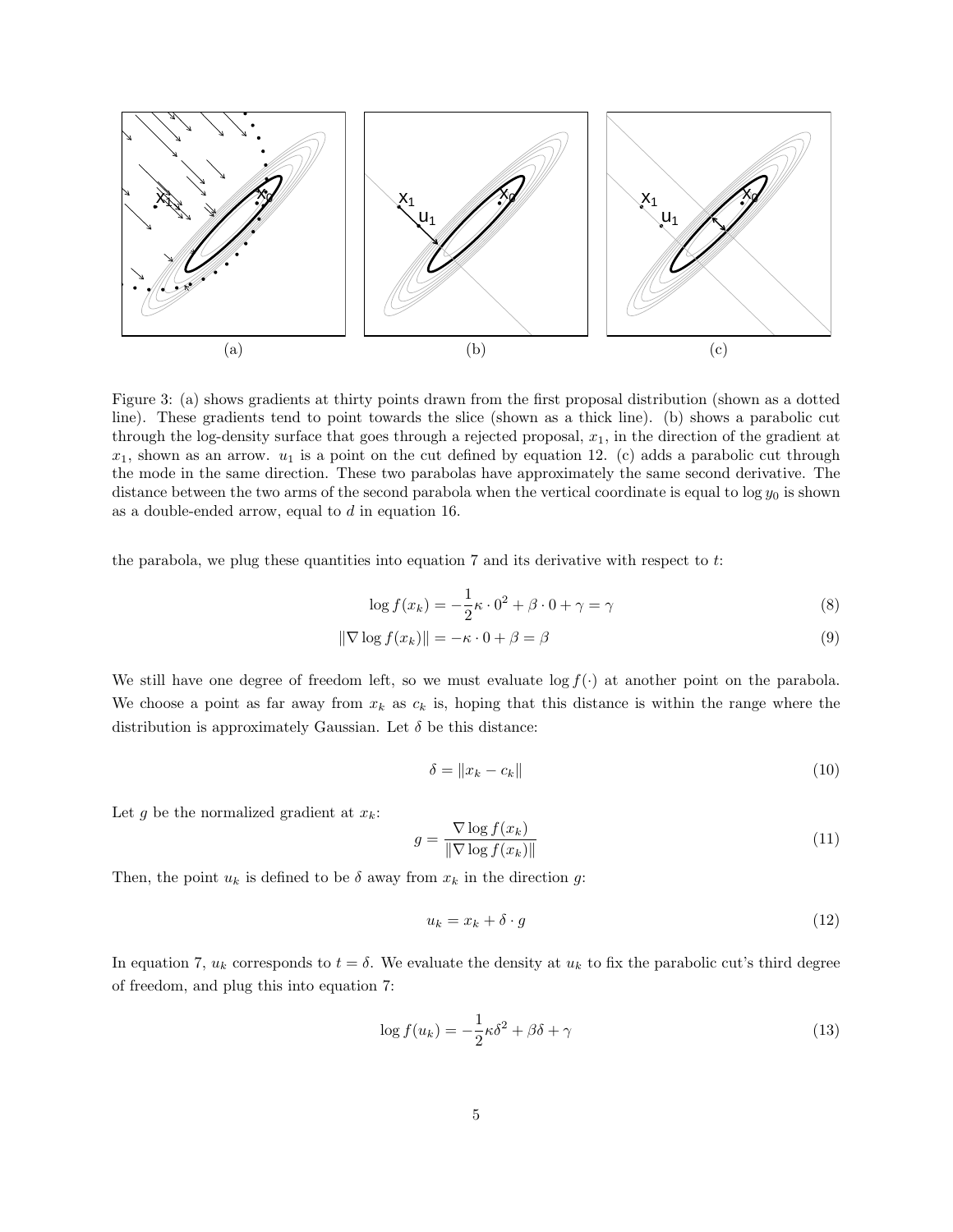Solving equations 8, 9, and 13 for  $\kappa$  gives:

$$
\kappa = -\frac{2}{\delta^2} \left( \log f(u_k) - \log f(x_k) - ||\nabla \log f(x_k)|| \cdot \delta \right) \tag{14}
$$

We can now use  $\kappa$  to approximate the conditional variance in the direction g. If the Hessian is locally approximately constant, as it is for Gaussians, a cut through the mode in the direction of  $\nabla \log f(x_k)$  would have the same second derivative as the cut through  $x_k$ . This second parabola, shown in figure 3(c), has the equation:

$$
\ell = -\frac{1}{2}\kappa t^2 + M\tag{15}
$$

M is the log density at the mode. We set  $t = 0$  at the mode, so there is no linear term. For now, assume  $f(\cdot)$  is unimodal and that M was computed with the conjugate gradient method (Nocedal and Wright, 2006, ch. 5) or some other similar procedure before starting the Markov chain. We solve equation 15 for the parabola's diameter d at the level of the current slice,  $\log y_0$ , shown as a doubled-ended arrow in figure 3(c):

$$
d = \sqrt{\frac{8(M - \log y_0)}{\kappa}}\tag{16}
$$

Since the distribution of points drawn from an ellipsoidal slice, conditional on their lying on that particular one-dimensional cut, is uniform with length d, the conditional variance in the direction of the gradient at  $x_k$ is:

$$
\sigma_{k+1}^2 = \frac{d^2}{12} = \frac{2}{3} \cdot \frac{M - \log y_0}{\kappa} \tag{17}
$$

With this variance, we can construct a crumb precision matrix that will lead to the desired proposal precision matrix. We want to draw a crumb  $c_{k+1}$  so that the posterior of  $x_0$  given the k crumbs has a variance equal to  $\sigma_{k+1}^2$  in the direction g. Using equation 5, the precision of the proposal given these crumbs is:

$$
\Lambda_{k+1} = \Lambda_k + W_{k+1} \tag{18}
$$

If we multiply both sides of equation 18 by  $g^T$  on the left and g on the right, the left side is the conditional precision in the direction g.

$$
g^T \Lambda_{k+1} g = g^T \left(\Lambda_k + W_{k+1}\right) g \tag{19}
$$

We would like to choose  $W_{k+1}$  so that this conditional precision is  $\sigma_{k+1}^{-2}$ , so we replace the left hand side of equation 19 with that:

$$
\sigma_{k+1}^{-2} = g^T \left(\Lambda_k + W_{k+1}\right) g \tag{20}
$$

As will be discussed in section 4.3, computation will be particularly easy if we choose  $W_{k+1}$  to be a scaled copy of  $\Lambda_k$  with a rank-one update, so we choose  $W_{k+1}$  to be of the form:

$$
W_{k+1} = \theta \Lambda_k + \alpha g g^T \tag{21}
$$

 $\alpha$  and  $\theta$  are unknown scalars.  $\theta$  controls how fast the precision as a whole increases. If we would like the variance in directions other than q to shrink by 9/10, for example, we choose  $\theta = 1/9$ . Since  $\theta$  is constant, there will be exponentially fast convergence of the proposal covariance in all directions, which allows quick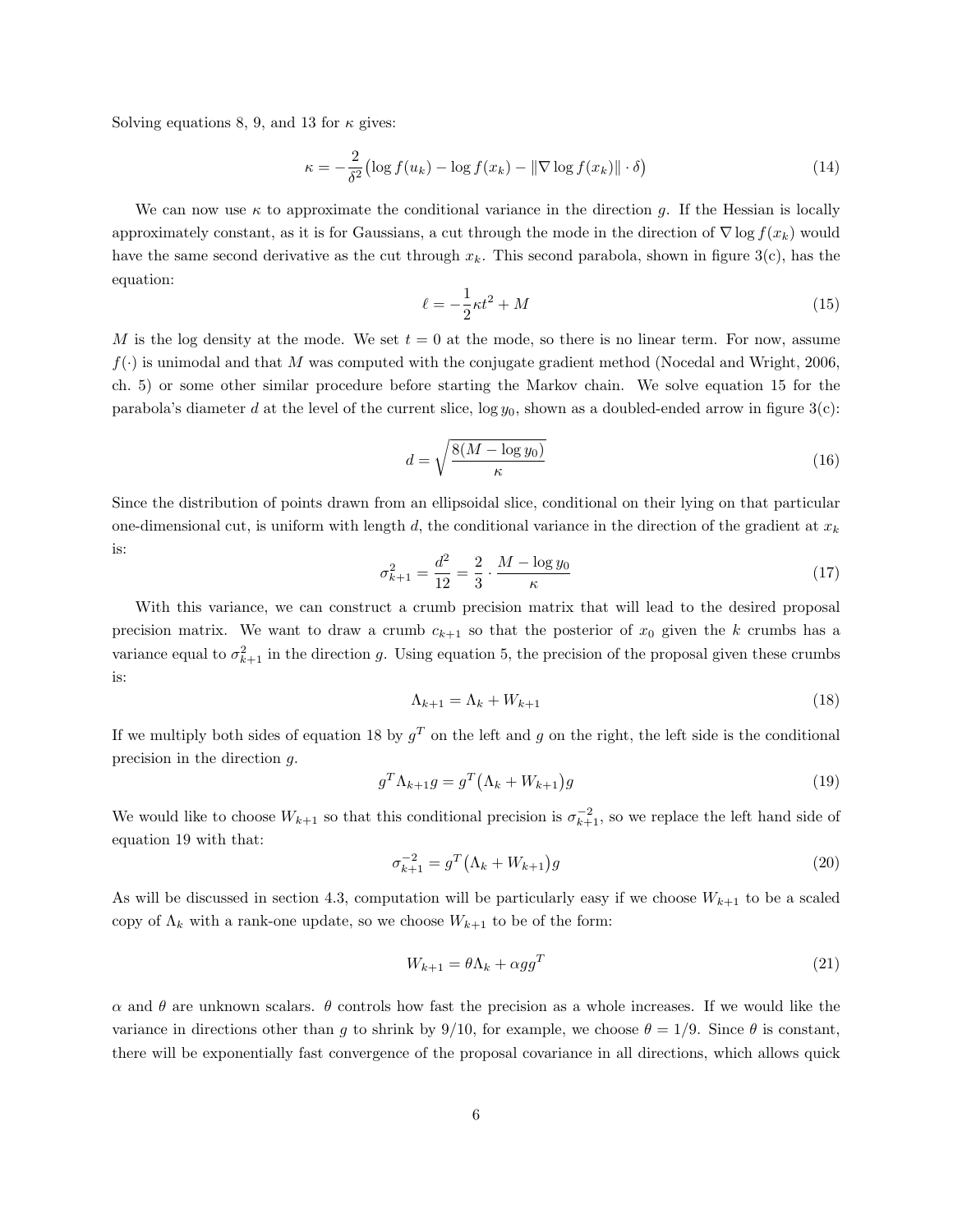recovery from overly diffuse initial crumb distributions. For this method,  $\theta$  is not a critical choice;  $\theta = 1$  is reasonable. Substituting equation 21 into equation 20 gives:

$$
\sigma_{k+1}^{-2} = g^T \left(\Lambda_k + \theta \Lambda_k + \alpha g g^T\right) g \tag{22}
$$

Noting that  $g^T g = 1$ , we solve for  $\alpha$ , and set:

$$
\alpha = \max \{ \sigma_{k+1}^{-2} - (1+\theta)g^T \Lambda_k g, 0 \}
$$
\n(23)

 $\alpha$  is restricted to be positive to guarantee positive definiteness of the crumb covariance. (By choosing  $\theta$ simultaneously, we could perhaps encounter this restriction less frequently, but we have not explored this.) Once we know  $\alpha$ , we then compute  $W_{k+1}$  using equation 21.

The resulting crumb distribution is:

$$
c_{k+1} \sim N(x_0, W_{k+1}^{-1})
$$
\n(24)

After drawing such a crumb, we draw a proposal according to equations 4 to 6, accepting or rejecting depending on whether  $f(x_{k+1}) \geq y_0$ , drawing more crumbs and adapting until a proposal is accepted.

## 4.2 Estimating the Density at the Mode

We now modify the method to remove the restriction that the target distribution be unimodal and remove the requirement that we precompute the log density at the mode. Estimating  $M$  each time we update  $x_0$  instead of precomputing it allows M to take on values appropriate to local modes. Since the proposal distribution only approximates the slice even in the best of circumstances, it is not essential that the estimate of M be particularly good.

To estimate M, we initialize M to the slice level,  $\log y_0$ , before drawing the first crumb. Then, every time we fit the parabola described by equation 7, we update  $M$  to be the maximum of the current value of M and the estimated peak of the parabola. As more crumbs are drawn, M becomes a better estimate of the local maximum. We could also use the values of the log density at rejected proposals and at the  $\{u_k\}$  to bound M, but if the log density is locally concave, the log densities at the peaks of the parabola will always be larger than these values.

## 4.3 Efficient Computation of the Crumb Covariance

This section describes a method for using Cholesky factors of precision matrices to make implementation of the covariance-matching method of section 4.1 efficient. If implemented naively, the method of section 4.1 would use  $O(p^3)$  operations when drawing a proposal with equations 4 and 6. We would like to avoid this. One way is to represent  $W_k$  and  $\Lambda_k$  by their upper-triangular Cholesky factors  $F_k$  and  $R_k$ , where  $F_k^T F_k = W_k$ and  $R_k^T R_k = \Lambda_k$ .

First, we must draw proposals efficiently. If  $z_1$  and  $z_2$  are p-vectors of standard normal variates, we can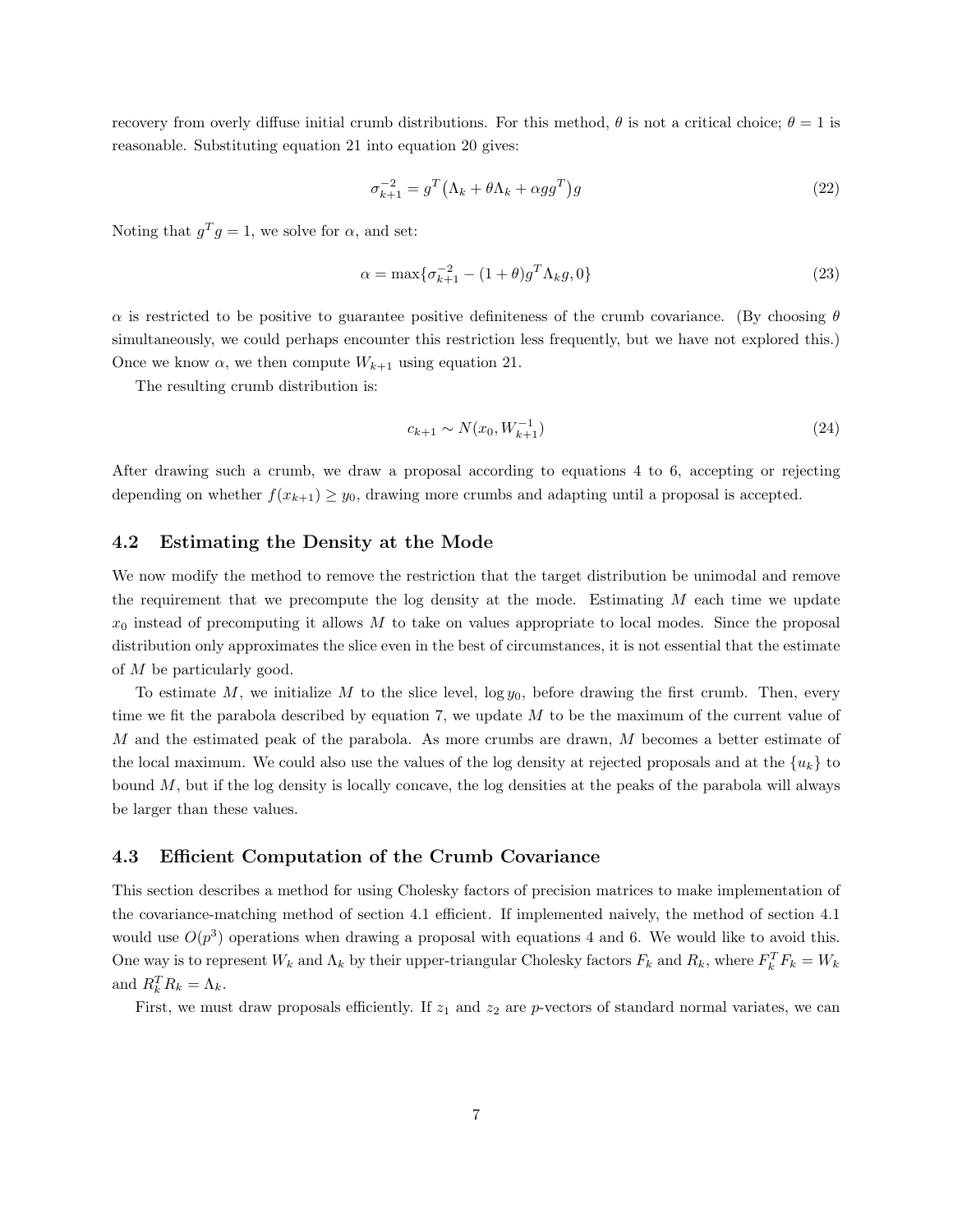replace the crumb and proposal draws of equations 24 and 4 with:

$$
c_k = x_0 + F_k^{-1} z_1 \tag{25}
$$

$$
x_k = \bar{c}_k + R_k^{-1} z_2 \tag{26}
$$

Since Cholesky factors are upper-triangular, evaluation of  $F_k^{-1}z_1$  and  $R_k^{-1}z_2$  by backward substitution takes  $O(p^2)$  operations.

We must also update the Cholesky factors efficiently. We replace the updates of  $W_k$  and  $\Lambda_k$  in equations 21 and 18 with:

$$
F_{k+1} = \text{chud}(\sqrt{\theta}R_k, \sqrt{\alpha}g) \tag{27}
$$

$$
R_{k+1} = \text{chud}(\sqrt{1+\theta}R_k, \sqrt{\alpha}g) \tag{28}
$$

Here, chud $(R, v)$  is the Cholesky factor of  $R^T R + vv^T$ . The function name is an abbreviation for "Cholesky" update." It can be computed with the LINPACK routine DCHUD, which uses Givens rotations to compute the update in  $O(p^2)$  operations (Dongarra et al., 1979, ch. 10).

Finally, we would like to compute the proposal mean efficiently. We do this by keeping a running sum of the un-normalized crumb mean (the parenthesized expression in equation 6), which we will represent by  $\bar{c}_k^*$ . Define:

$$
\bar{c}_k^* = W_1 c_1 + \dots + W_k c_k \tag{29}
$$

$$
=\bar{c}_{k-1}^* + W_k c_k \tag{30}
$$

$$
=\bar{c}_{k-1}^* + F_k^T F_k c_k \tag{31}
$$

Then, using forward and backward substitution, we can compute the normalized crumb mean,  $\bar{c}_k$ , as:

$$
\bar{c}_k = R_k^{-1} R_k^{-T} \bar{c}_k^*
$$
\n
$$
\tag{32}
$$

This way, we can compute  $\bar{c}_k$  in  $O(p^2)$  operations and do not need to save all the crumbs and crumb covariances.

With these changes, the resulting algorithm is numerically stable even with ill-conditioned target distributions. Each crumb and proposal draw takes  $O(p^2)$  operations. Figure 4 shows pseudocode for this method.

## 5 Second Method: Shrinking the Rank of the Crumb Covariance

The method of section 4 attempts to adapt the crumb distribution so that the proposal distribution matches the shape of the slice. However, it often can't due to positive-definiteness constraints, requiring the max $\{\cdot,\cdot\}$ operation in equation 23. Even when it can perform the adaptation, it may not be appropriate if the underlying distribution is not approximately Gaussian.

This section describes a different method, also based on the framework of section 3. Instead of attempting to match the conditional variance in the direction of the gradient, it just sets it to zero. This is reasonable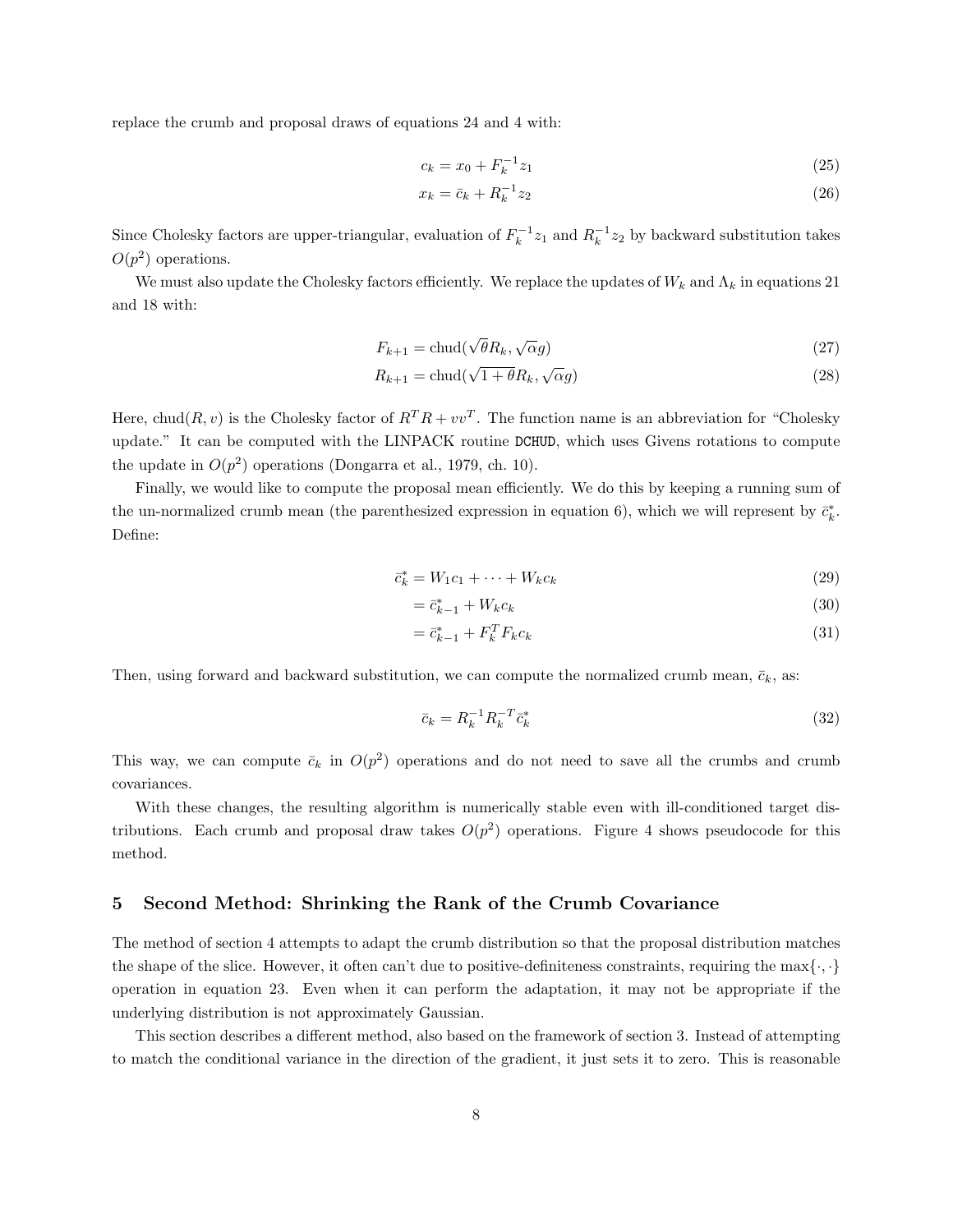Initialize  $N, f, x_0 \in \mathbb{R}^p, \sigma_c$ , and  $\theta$ .  $X \leftarrow ($ ) repeat  $N$  times:  $M \leftarrow \log f(x_0)$  $e \leftarrow$  draw from Exponential(1)  $\tilde{y}_0 \leftarrow M - e$  $R \leftarrow \sigma_c^{-1}I$  $F \leftarrow \sigma_c^{-1}I$  $\bar{c}^* \leftarrow 0$ repeat until a proposal is accepted:  $z \leftarrow$  draw from  $N_p(0, I)$  $c \leftarrow x_0 + F^{-1}z$  $\bar{c}^* \leftarrow \bar{c}^* + F^T F c$  $\bar{c} \leftarrow R^{-1}R^{-T}\bar{c}^*$  $z \leftarrow$  draw from  $N_p(0, I)$  $x \leftarrow \bar{c} + R^{-1}z$  $\tilde{y} \leftarrow \log f(x)$ if  $\tilde{y} \geq \tilde{y}_0$ : proposal accepted, break end (if)  $G \leftarrow \nabla \log f(x)$  $g \leftarrow G / ||G||$  $\delta \leftarrow ||x - c||$  $u \leftarrow x + \delta g$  $\ell_u \leftarrow \log f(u)$  $\kappa \leftarrow -2\delta^{-2}(\ell_u - \tilde{y} - \delta ||G||)$  $\ell_{x,u} \leftarrow \frac{1}{2}$  $\frac{\|G\|^2}{\kappa}+\tilde{y}$  $M \leftarrow \max\left\{M, \ell_{x,u}\right\}$  $\sigma^2 \leftarrow \frac{2}{3} \frac{M - \tilde{y}_0}{\kappa}$ <br>  $\alpha \leftarrow \max\left\{0, \sigma^{-2} - (1 + \theta)g^T R^T R g\right\}$  $F \leftarrow \text{chud} \left( \sqrt{\theta} R, \sqrt{\alpha} g \right)$  $R \leftarrow \text{chud} \left( \sqrt{1 + \theta} R, \sqrt{\alpha} g \right)$ end (repeat) append  $x$  to  $X$ .  $x_0 \leftarrow x$ end (repeat) return X

Figure 4: This figure shows the adaptive algorithm of section 4. The variables are mostly the same as in the text, with a few exceptions: To avoid underflow, we set  $\tilde{y} = \log y$  and  $\tilde{y}_0 = \log y_0$ ; see Neal (2003, §4) for discussion. The  $k$  subscript is dropped since there is no need to keep copies of the values from any but the most recent iteration. The variable  $\ell_{x,u}$  indicates the peak of the parabolic cut through x and u; N indicates the number of samples to draw. The generated samples are stored in the ordered set X.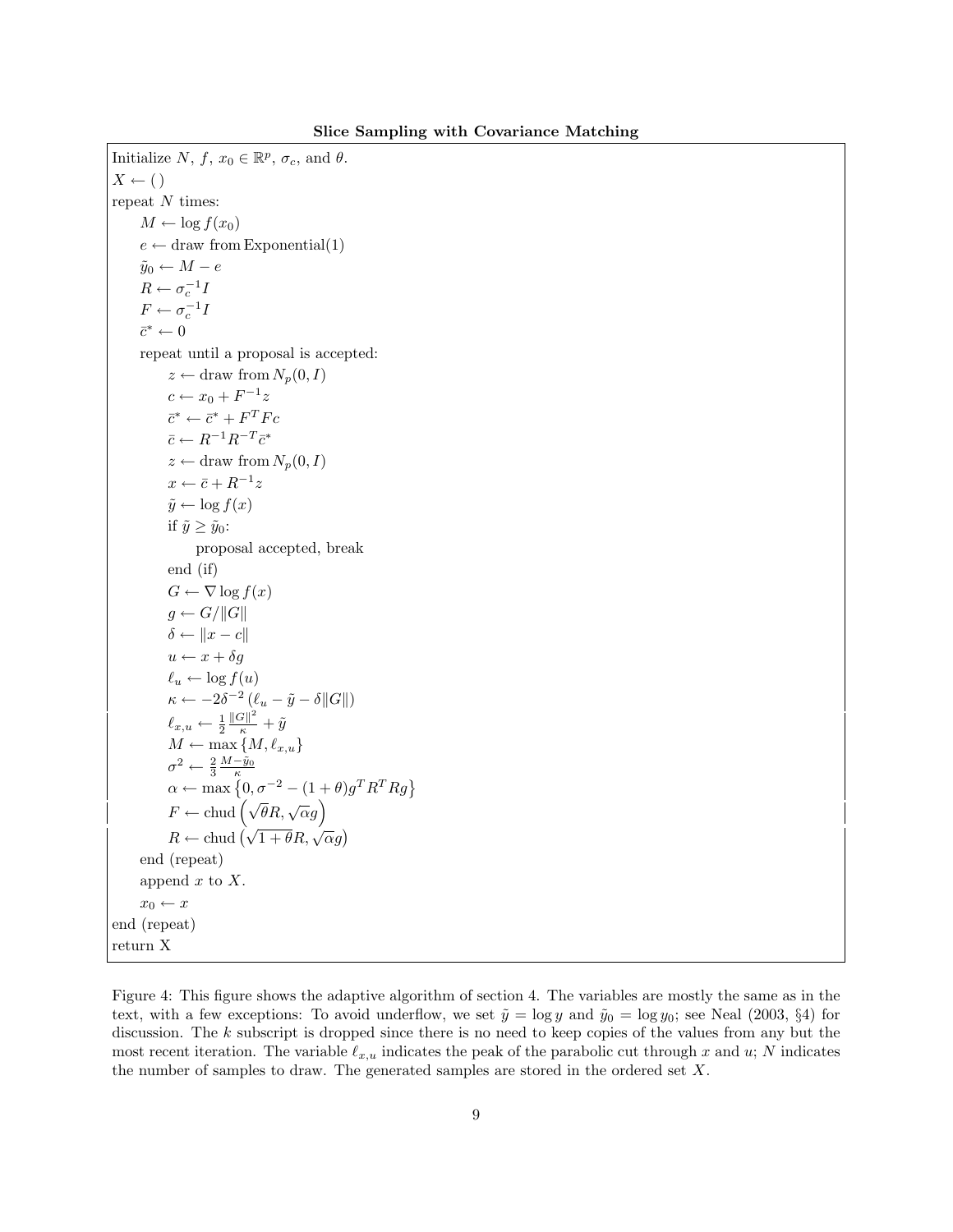in that the gradient at a proposal probably points in a direction where the variance is small, so it is more efficient to move in a different direction.

With this method, the crumb covariance is zero in some directions and spherically symmetric in the rest, so its simplest representation is the pair  $(w, J)$ , where J is a matrix of orthonormal columns of directions in which the conditional variance is zero, and  $w^2$  is the variance in the other directions.

Define  $P(J, v)$  to be the function that returns the component of vector v orthogonal to the columns of J:

$$
P(J, v) = \begin{cases} v - JJ^T v & \text{if } J \text{ has at least one column} \\ v & \text{if } J \text{ has no columns} \end{cases}
$$
 (33)

For simplicity of computation, since the crumbs are located in a common subspace with  $x_0$ , this method will consider the origin to be at  $x_0$  except when calling  $f(.)$ , which is provided by the user, and when returning samples to the user. Each crumb is drawn by:

$$
c_k = \sigma_c P(J, z) \qquad \text{where } z \sim N_p(0, I) \tag{34}
$$

When the first crumb is drawn, J has no columns, so  $P(J, z) = z$  and the first crumb has the distribution specified in section 3.

Given k crumbs and the covariances of their distributions, we know that  $x_0$  must lie in the intersection of the subspaces of their covariances. Since the subspace  $c_j$  is drawn from contains the subspace  $c_k$  is drawn from when  $k > j$ , this is equivalent to saying that  $x_0$  must lie in the subspace of  $c_k$ 's covariance, the orthogonal complement of J. So, the precision of the posterior for  $x_0$  in the direction of columns of J is infinite. It is equal to  $k\sigma_c^{-2}$  in all other directions, since there are k crumbs, each with spherical variance equal to  $\sigma_c^2$  in the subspace they were drawn in. The mean of the proposal distribution (with origin  $x_0$ ) is the projection of:

$$
\overline{c} = \frac{\sigma_c^{-2}c_1 + \dots + \sigma_c^{-2}c_k}{k\sigma_c^{-2}}
$$

$$
= k^{-1}(c_1 + \dots + c_k)
$$
(35)

Therefore, to draw a proposal, we draw a vector of standard normal variates, project it into the orthogonal complement of J, scale by  $\sigma_c/$ √  $k$ , and add  $\bar{c}$ , also projected into the orthogonal complement of J. With the original origin, the proposal is:

$$
x_k = x_0 + P(J, \bar{c}) + (\sigma_c/\sqrt{k}) \cdot P(J, z) \quad \text{where } z \sim N_p(0, I)
$$
 (36)

If the proposal is in the slice (that is, if  $f(x_k) \geq y_0$ ), we accept it. Otherwise, we adapt the crumb distribution. If J has  $p-1$  columns, we can't add any more without the crumb covariance having a rank of zero, so we do not adapt in that case. Otherwise, we add a single new column in the direction of  $\nabla \log f(x_k)$ , projected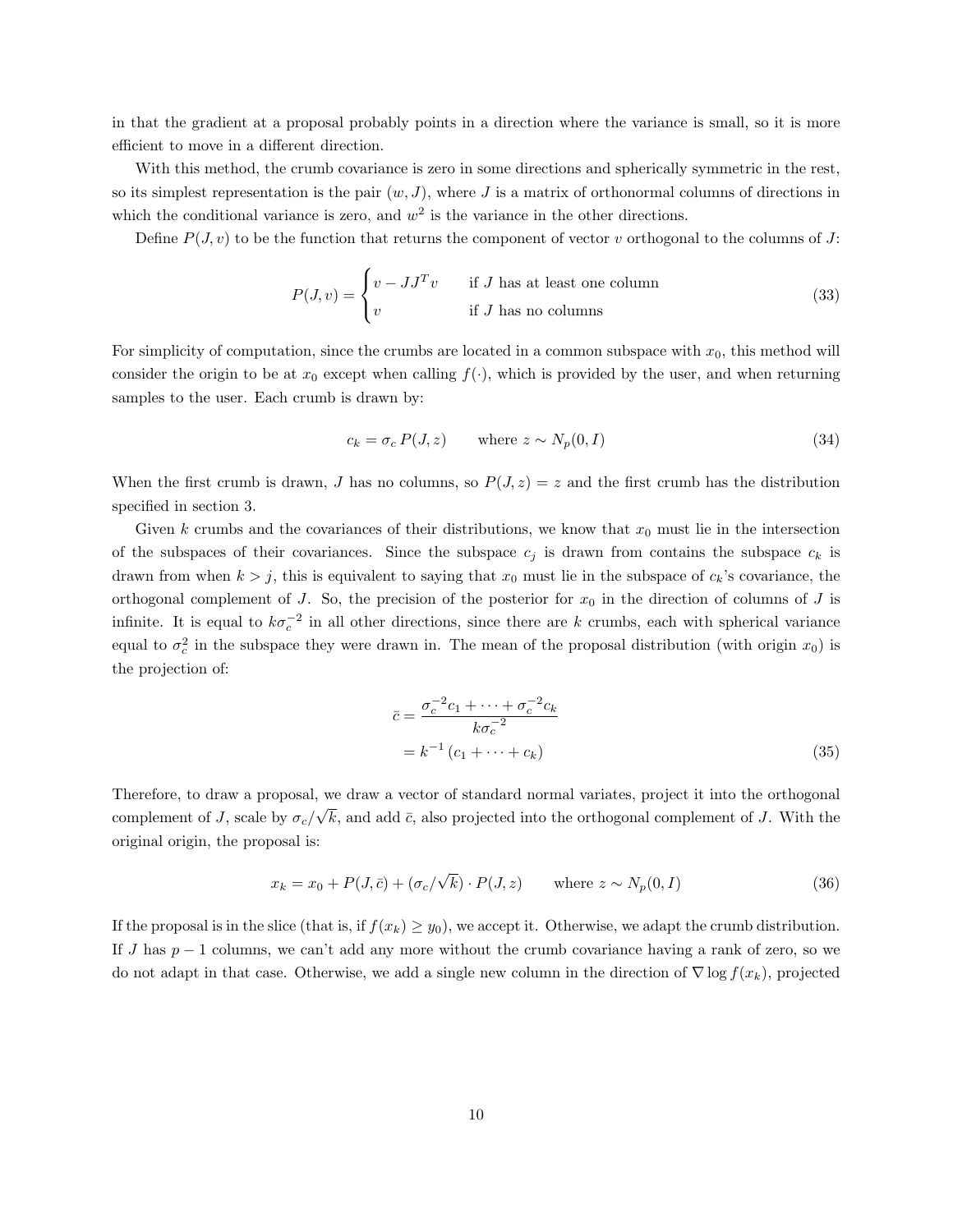into the directions not already spanned by  $J$ , which we denote by  $g^*$ . Thus, the new value of  $J$  would be:

$$
J_{k+1} = \begin{bmatrix} J_k & \frac{g^*}{\|g^*\|} \end{bmatrix} \tag{37}
$$

where 
$$
g^* = P(J_k, \nabla \log f(x_k))
$$
 (38)

To prevent meaningless adaptations, we only perform this operation when the angle between the gradient and its projection into the nullspace of  $J$  is less than  $60^\circ$ . Equivalently, we only adapt when:

$$
\frac{g^{*T} \nabla \log f(x_k)}{\|g^*\| \|\nabla \log f(x_k)\|} > \frac{1}{2}
$$
\n(39)

After possibly updating J, we draw another crumb and proposal, repeating until a proposal is accepted. The method of this section is summarized in figure 5.

A variation on the method (which we use in the implementation tested in section 7) shrinks the crumb standard deviation in the nonzero directions,  $\sigma_c$ , by a constant factor each time a crumb is drawn; section 7 uses 0.9. This results in exponentially falling proposal variance, which, as described in section 4.1, allows large initial crumb variances to be used.

## 6 Procedure for Evaluation

Figures 6 and 7 demonstrate the performance of the methods described in this document. Figure 6 demonstrates the performance of four samplers on a Gaussian distribution (to be described in section 7). It contains two graphs, one for each of two figures of merit. The top graph plots log density function evaluations per independent sample against a tuning parameter. The bottom graph plots processor-seconds per independent sample against a tuning parameter. For both figures of merit, smaller is better.

Each of the four panes in each graph contains data from a single sampler, with each point representing a run with a specific tuning parameter. The tuning parameter for each sampler has the same scale; the sampler initially attempts to take steps roughly that size.

Both figures of merit require us to determine the correlation length, the number of correlated samples equivalent to an independent sample. For the runs done here, an  $AR(1)$  model captures the necessary structure. For each parameter, we fit the following model:

$$
X_t = E(X_t) + \pi \cdot X_{t-1} + a_t \tag{40}
$$

where  $a_t$  is a noise process. Then, the number of samples equivalent to a single independent sample is:

$$
\tau = \frac{\text{var}(a_t)}{\text{var}(X_t) \cdot (1 - \pi)^2} \tag{41}
$$

This formula is based on the effectiveSize function in CODA (Plummer et al., 2006), which uses the spectral approach of Heidelberger and Welch (1981). Wei (2006, pp. 276–278) has a more in-depth discussion of the spectrum of AR processes. To estimate a correlation length for a multivariate distribution, we take the largest estimated correlation length of each of its parameters. This is not valid in general, but is an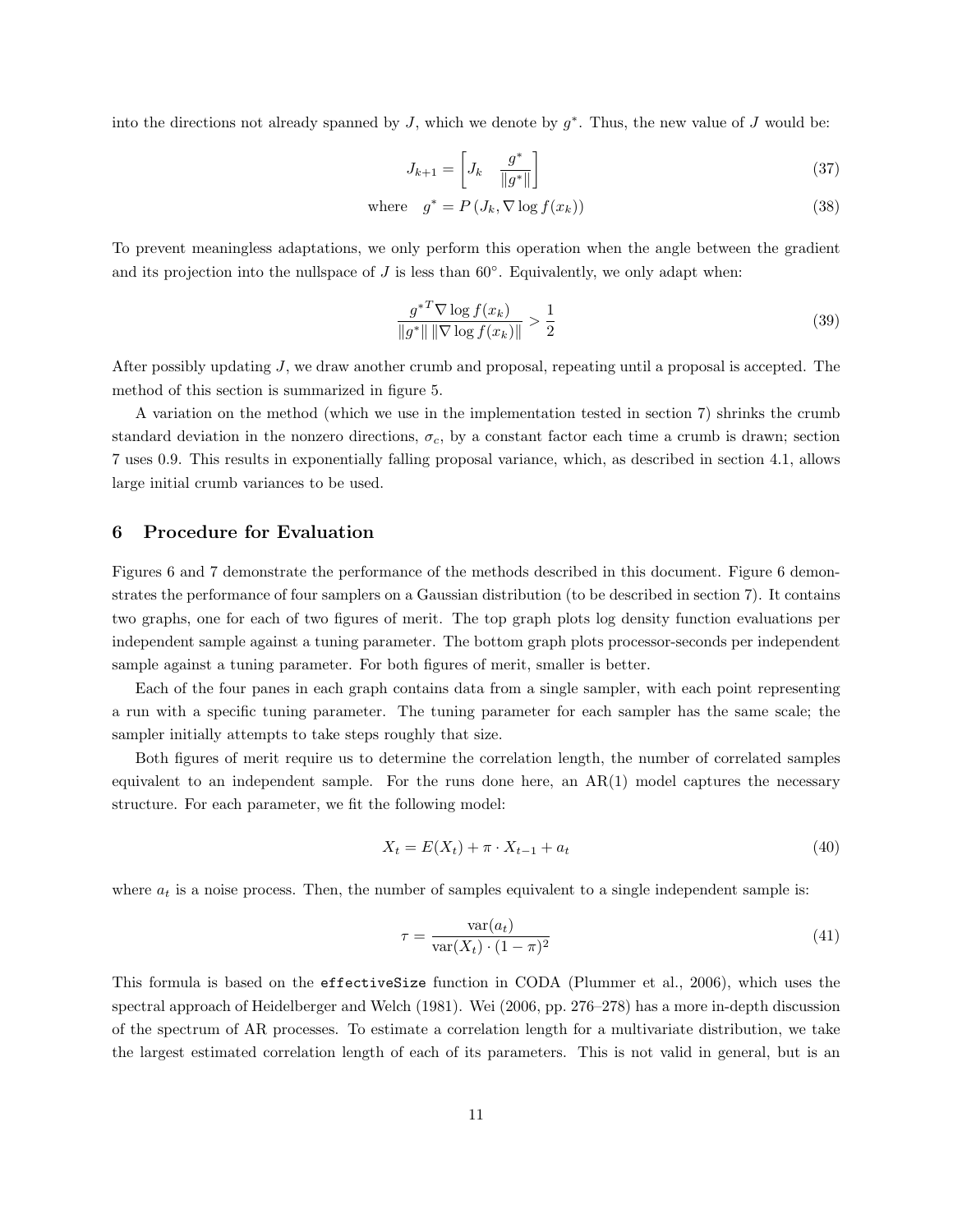Crumbs with Shrinking-Rank Covariance

```
Initialize N, f, x_0 \in \mathbb{R}^p, and \sigma_c.
X \leftarrow ()
repeat N times:
      e \leftarrow draw from Exponential(1)
      \tilde{y}_0 \leftarrow \log f(x_0) - eJ \leftarrow [k \leftarrow 0\bar{c} \leftarrow 0repeat until a proposal is accepted:
            k \leftarrow k + 1z \leftarrow draw from N_p(0, I)c \leftarrow \sigma_c z\bar{c} \leftarrow k^{-1}((k-1)\bar{c}+c)z \leftarrow draw from N_p(0, I)x \leftarrow x_0 + P\left(J, \bar{c} + \frac{\sigma_c}{\sqrt{k}}z\right)if \log f(x) \geq \tilde{y}_0:
                  proposal accepted, break
            end (if)
            if J has less than p-1 columns:
                   g^* \leftarrow P(J, \nabla \log f(x))if g^{*T} \nabla \log f(x) > \frac{1}{2} ||g^*|| ||\nabla \log f(x)||:
                      J \leftarrow [J \quad g^* / ||g^*||]end (if)
            end (if)
      end (repeat)
      append x to X.
      x_0 \leftarrow xend (repeat)
return X
```
Figure 5: The adaptive algorithm of section 5. This differs from that section in that the projection into the nullspace of J is delayed until drawing a proposal, reducing the number of matrix products computed.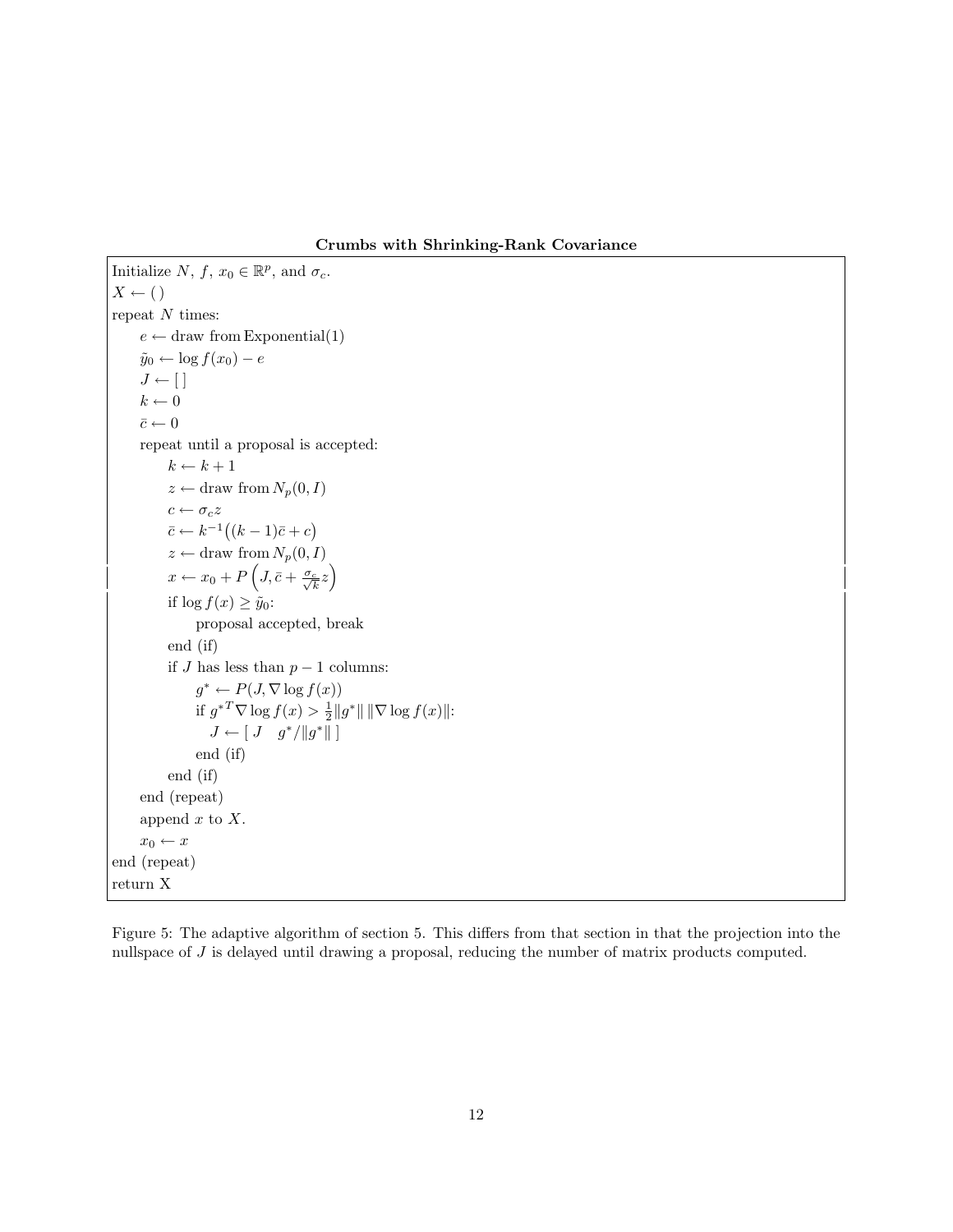acceptable approximation for this experiment.

Most chains are displayed with a circle indicating an estimate of the figure of merit, with a line indicating a nominal 95% confidence interval. The intervals are based on normality of the increments of the AR(1) process, so they should be viewed as a lower bound on the uncertainty of the point estimates. Chains whose figures are plotted as question marks were estimated as having an effective sample size of less than four.

Figure 7 contains information on four different samplers. The panes of figure 7 are similar to those of figure 6, and each is labeled with the distribution and the sampler the chains in that pane come from. The columns of panes correspond to samplers; the rows of panes correspond to distributions. By reading across, one can see how different samplers perform on a given distribution. By reading down, one can see how the performance of a given sampler varies from distribution to distribution.

Every chain has 150,000 samples. In general, the chain length does not affect the results; we will point out exceptions to this.

## 7 Results of Evaluation

We simulated four samplers on four distributions for twelve different tuning parameters each. The samplers we considered are:

- Covariance-Matching: This is the method described in section 4. The tuning parameter is  $\sigma_c$ .
- Shrinking-Rank: This is the method described in section 5. The tuning parameter is  $\sigma_c$ .
- Non-Adaptive Crumbs: This is a non-adaptive variant of the general method of section 3. It is like the method of section 5, but never shrinks rank. However, like that method, it scales the crumb standard deviation down by 0.9 after each proposal. The tuning parameter is  $\sigma_c$ .
- Metropolis (with Trials): This method is a Metropolis sampler that uses trial runs to automatically determine a suitable Gaussian proposal distribution. The tuning parameter specifies the standard deviation of the proposal distribution for the first trial run.

The distributions we considered are:

- $N_4(\rho = 0.999)$ : This is a four-dimensional Gaussian with highly-correlated parameters. The marginal variances for each parameter are one; each parameter has a correlation of 0.999 with each other parameter. The covariance matrix has a condition number of about 2900 and is not diagonal.
- $N_4(\rho = -0.3329)$ : This is a four-dimensional Gaussian with negatively-correlated parameters. The marginal variances for each parameter are one, and each parameter has a correlation of −0.3329 with each other parameter. The covariance has a condition number of about 2900, like  $N_4(\rho = 0.999)$ , but instead of one large eigenvalue and three small ones, this distribution has one small eigenvalue and three large ones.
- Eight Schools: This is a multilevel model in ten dimensions, consisting of eight group means and hyperparameters for their mean and variance. It comes from Gelman et al. (2004, pp. 138–145).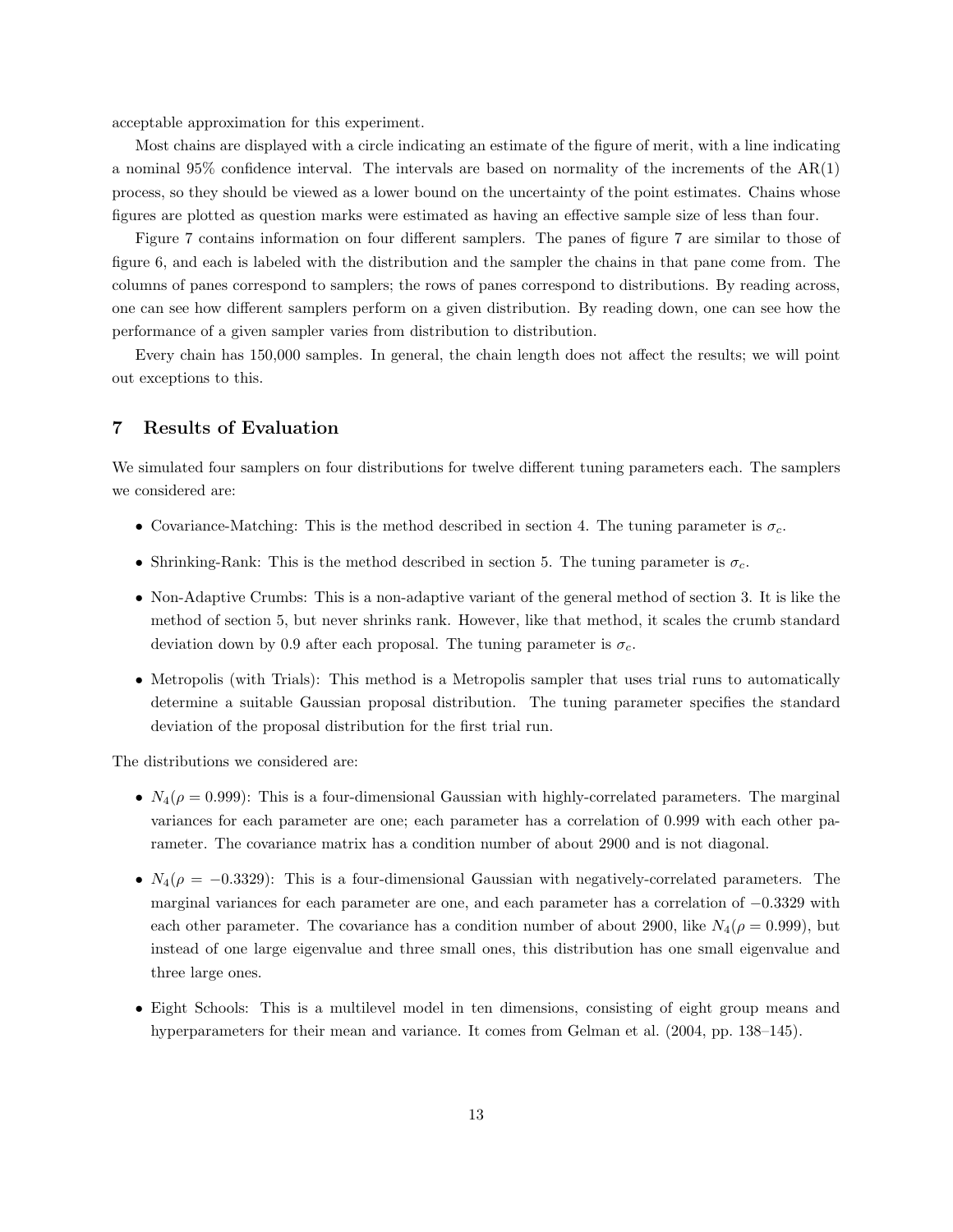

Comparison of density evaluations on N[4](rho=0.999)

Figure 6: The performance of four MCMC samplers on  $N_4(\rho = 0.999)$ . See section 6 for a description of the graphs and section 7 for discussion.

• Ten-Component Mixture: This is a ten-component Gaussian mixture in  $\mathbb{R}^{10}$ . Each mode is a spherically symmetric Gaussian with unit variance. The modes are uniformly distributed on a hypercube with edge-length ten.

By comparing the top and bottom graphs of figure 6, we see that for  $N_4(\rho = 0.999)$ , processor time and number of density evaluations tell the same story. The plots of function evaluations and the plots of processor time are nearly identical except for their vertical scales. This is true of the other distributions as well, so we do not repeat the processor-time plots for the others.

Figure 6 (and the identical first row of figure 7) shows the performance of the four methods on a highlycorrelated four-dimensional Gaussian,  $N_4(\rho = 0.999)$ . Both adaptive slice sampling methods perform well once the tuning parameter is at least the same order as the standard deviation of the target distribution. This hockey-stick performance curve is characteristic of slice sampling methods. The non-adaptive slice sampling method always takes steps of the order of the smallest eigenvalue once its tuning parameter is at least that large, so its performance is bad, but after this threshold, its performance does not depend much on the tuning parameter. The Metropolis sampler also fails to capture the shape of the distribution, a result that depends more on chain length. Had the chain been longer, the preliminary runs the sampler uses to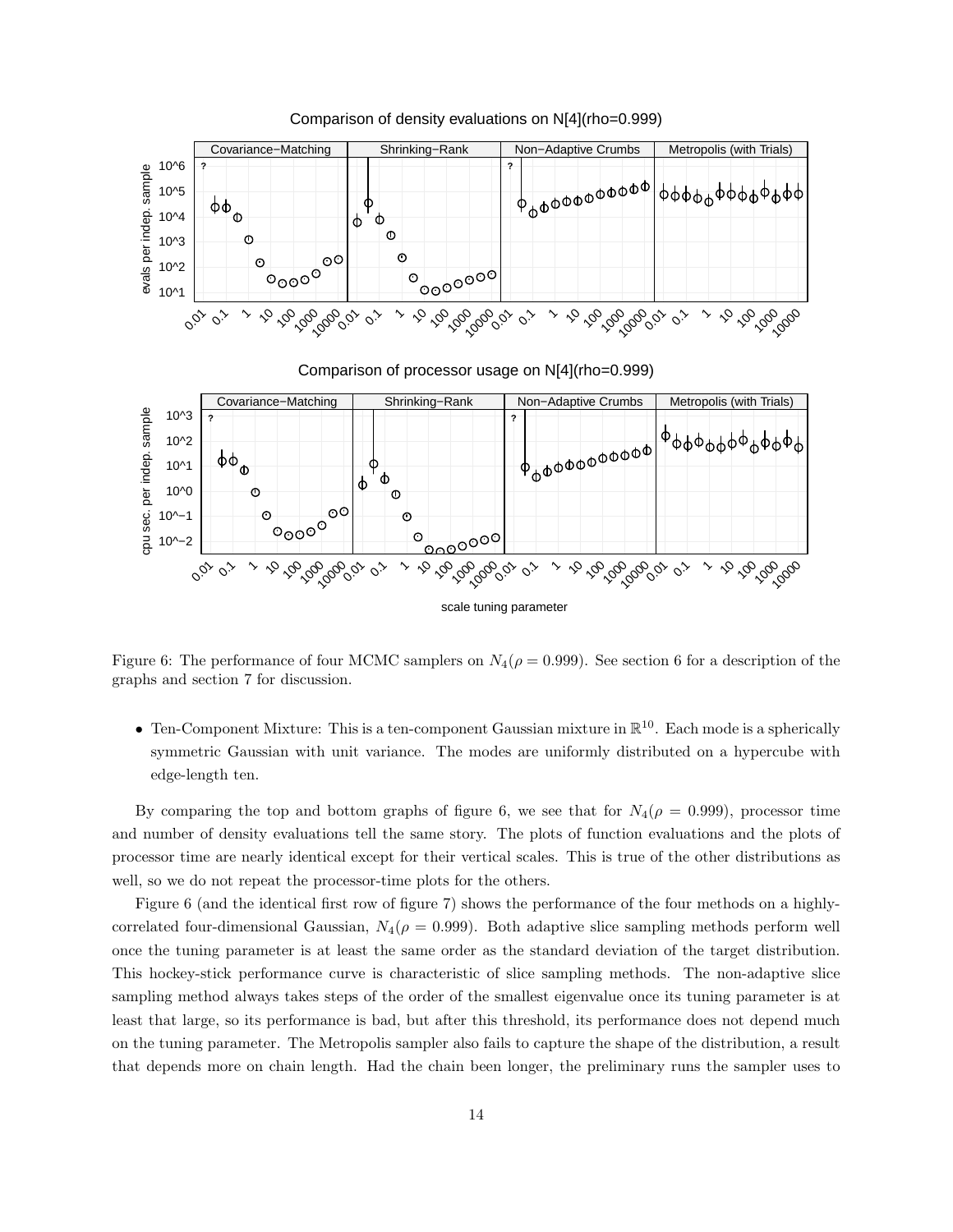

## Four Samplers on Four Distributions

Figure 7: The performance of four MCMC samplers on four distributions. See section 6 for a description of the graph and section 7 for discussion.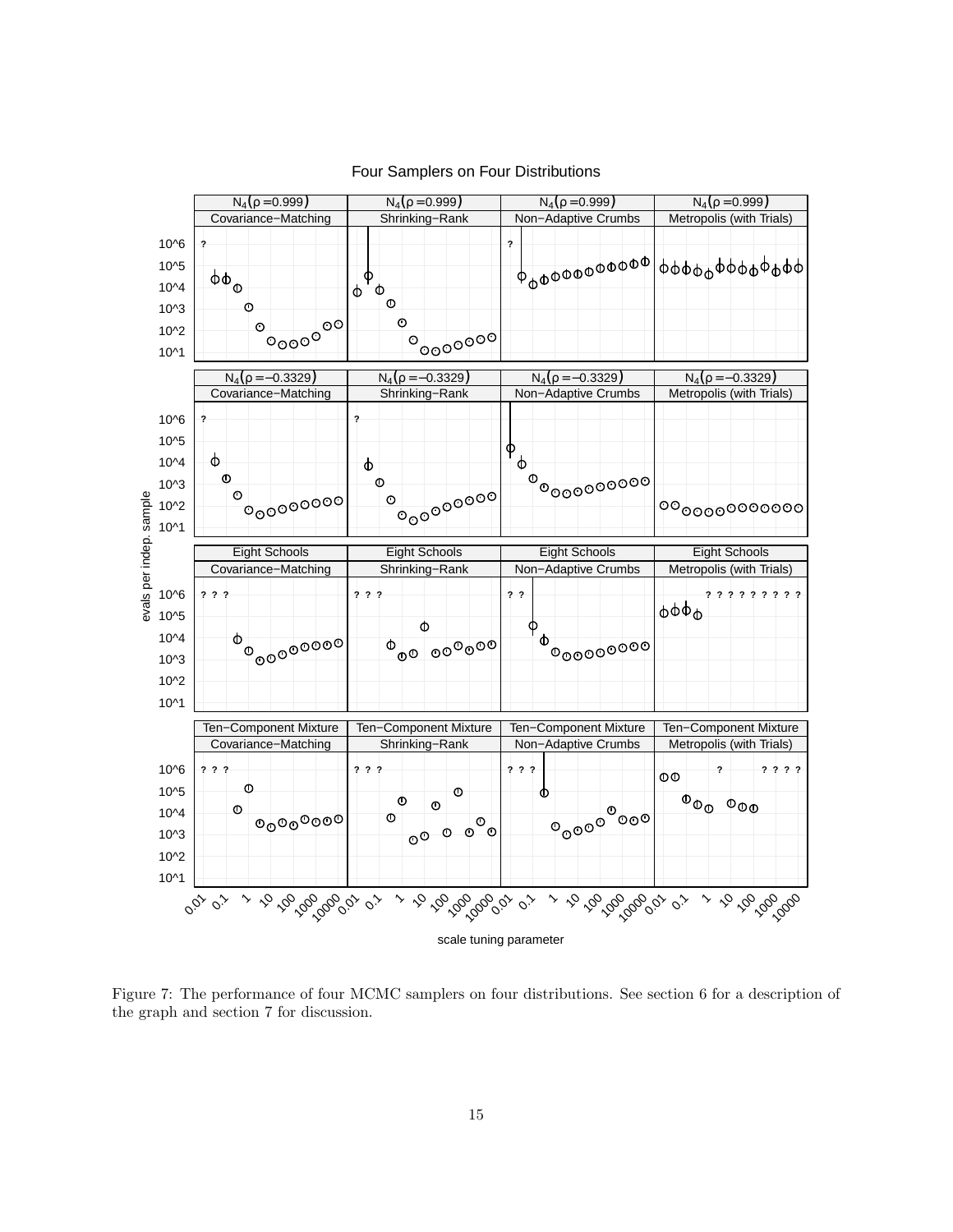estimate a proposal distribution might have worked better, leading to average performance comparable to the adaptive slice samplers.

The second row of figure 7 shows sampler performance on a similar but negatively correlated fourdimensional Gaussian,  $N_4(\rho = -0.3329)$ . The adaptive slice sampling methods continue to perform well on this distribution, and the non-adaptive sampler improves somewhat. The Metropolis sampler improves a great deal; on this target distribution, it is able to choose a reasonable proposal distribution, so it performs comparably to the adaptive slice sampling methods.

The third row of figure 7 shows sampler performance on Eight Schools. The minimum threshold appears again for both adaptive slice samplers as well as the non-adaptive slice sampler. Since the condition number of the covariance of this distribution is only about seven, adaptivity is not as important, though slice sampling's robustness to improper tuning parameters remains important. The adaptive Metropolis method again fails to identify a reasonable proposal distribution for small tuning parameters, and fails to generate any proposal distribution at all for large ones. This is partially a reflection on this particular implementation, which only tries preliminary runs with proposal distribution standard deviations within four orders of magnitude of the tuning parameter.

The bottom row of figure 7, which shows performance on Ten-Component Mixture, has a similar pattern. The results are more erratic since the distribution has multiple, moderately-separated modes, and none of the samplers are designed to perform well on multimodal distributions.

## 8 Discussion

The adaptive slice sampling methods of sections 4 and 5 generally perform at least as well as non-adaptive slice sampling methods and Metropolis. Slice sampling in general tends to be more robust to imperfect choice of tuning parameters than Metropolis. Preliminary chains are usually unnecessary, avoiding the hassle of manual management of these runs or the idiosyncratic performance of automatic evaluation of the runs. The main disadvantage of the adaptive slice samplers relative to Metropolis and non-adaptive slice sampling is that they require the log density to have an analytically computable gradient, though this is a standard requirement in numerical optimization, and experience in that domain has shown that computing the gradient is often straightforward.

The two adaptive slice sampling methods tend to perform similarly to each other. The shrinking-rank method usually performs slightly better, but this advantage can be mitigated by making the approximation  $\log f(u_k) \approx \log y_0$ . There is no theoretical justification for this, but it cuts the number of log density evaluations by half with negligible performance cost, making the performance of the two adaptive methods indistinguishable. The shrinking-rank method is simpler, though, and requires only  $O(\min(k, p) \cdot p)$  operations to draw the kth crumb and proposal, slightly better than the  $O(p^2)$  operations needed by the covariancematching method.

Like most variations of multivariate slice sampling, both the non-adaptive and adaptive methods described here do not work well for target distributions in spaces higher than a few dozen. The variation in log density of samples increases with dimension, but slice sampling takes steps in the log density of only order one each iteration. So, in high-dimensional spaces, samples tend to be highly correlated.

Due to this poor scaling with dimensionality, the methods of this document have limited usefulness on